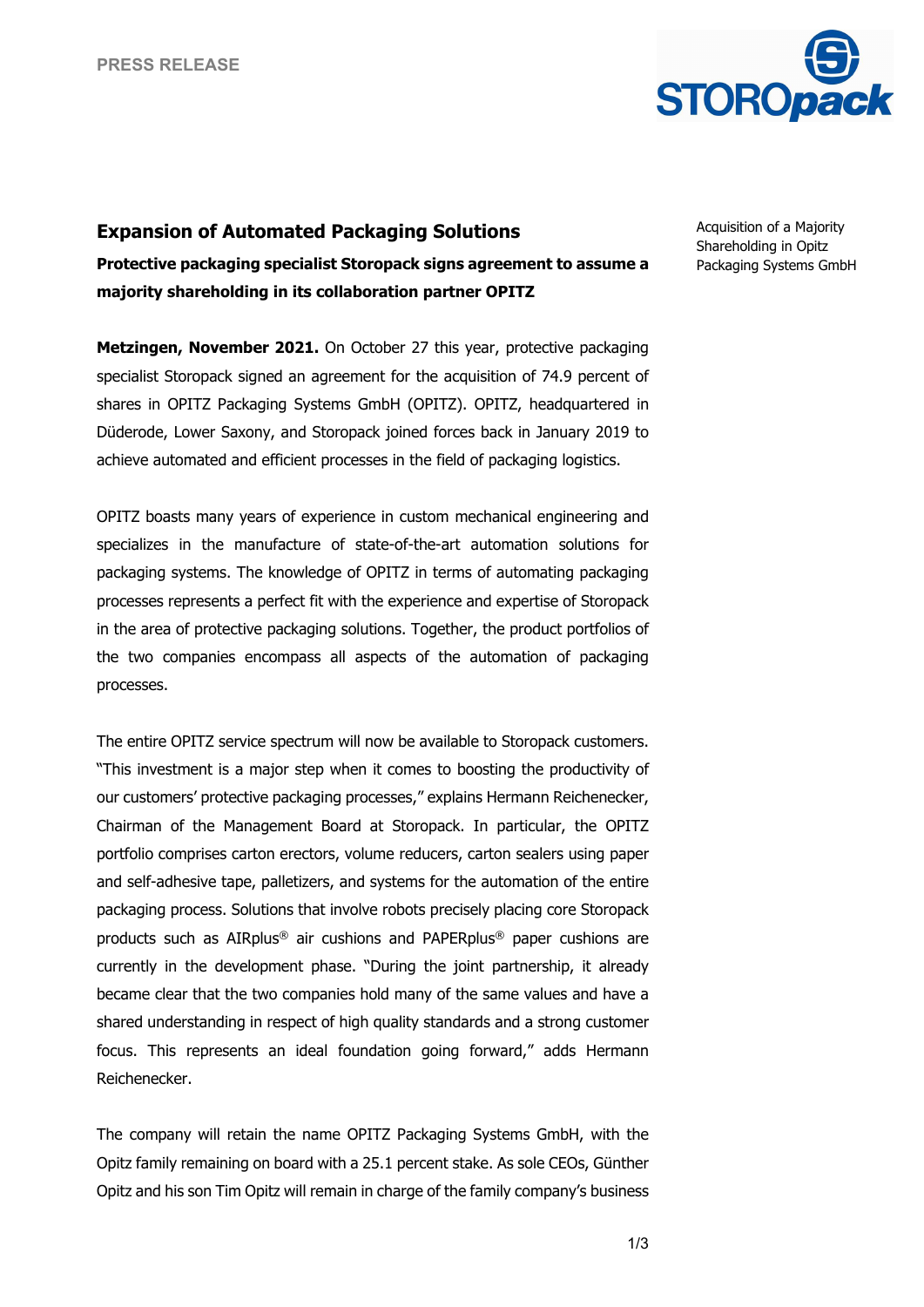

operations. In order to meet the sharp increase in demand for OPITZ products and solutions, there are also plans to build a new facility in Northeim, not far from Düderode.



The family companies Storopack and OPITZ hold the same values and have a shared understanding in respect of high quality standards and a strong customer focus. **Image: Storopack**

Storopack press releases and print-ready images can also be found online at [www.storopack.com](http://www.storopack.com/) and [www.cc-stuttgart.de/presseportal.](http://www.cc-stuttgart.de/presseportal) Images may be reprinted free of charge for editorial purposes, provided their source is stated.

\* \* \*

## **About Storopack**

Founded as Johannes Reichenecker leather tannery in 1874, since 1959 Storopack Hans Reichenecker GmbH based in Metzingen, Germany, is a specialist for protective packaging. The globally active company produces and supplies made-to-measure and flexible protective packaging for various industries. Storopack is present with own production locations and branch offices in Europe, North America, South America, Asia and Australia. 2,430 employees work for Storopack worldwide. In the year 2020 Storopack generated